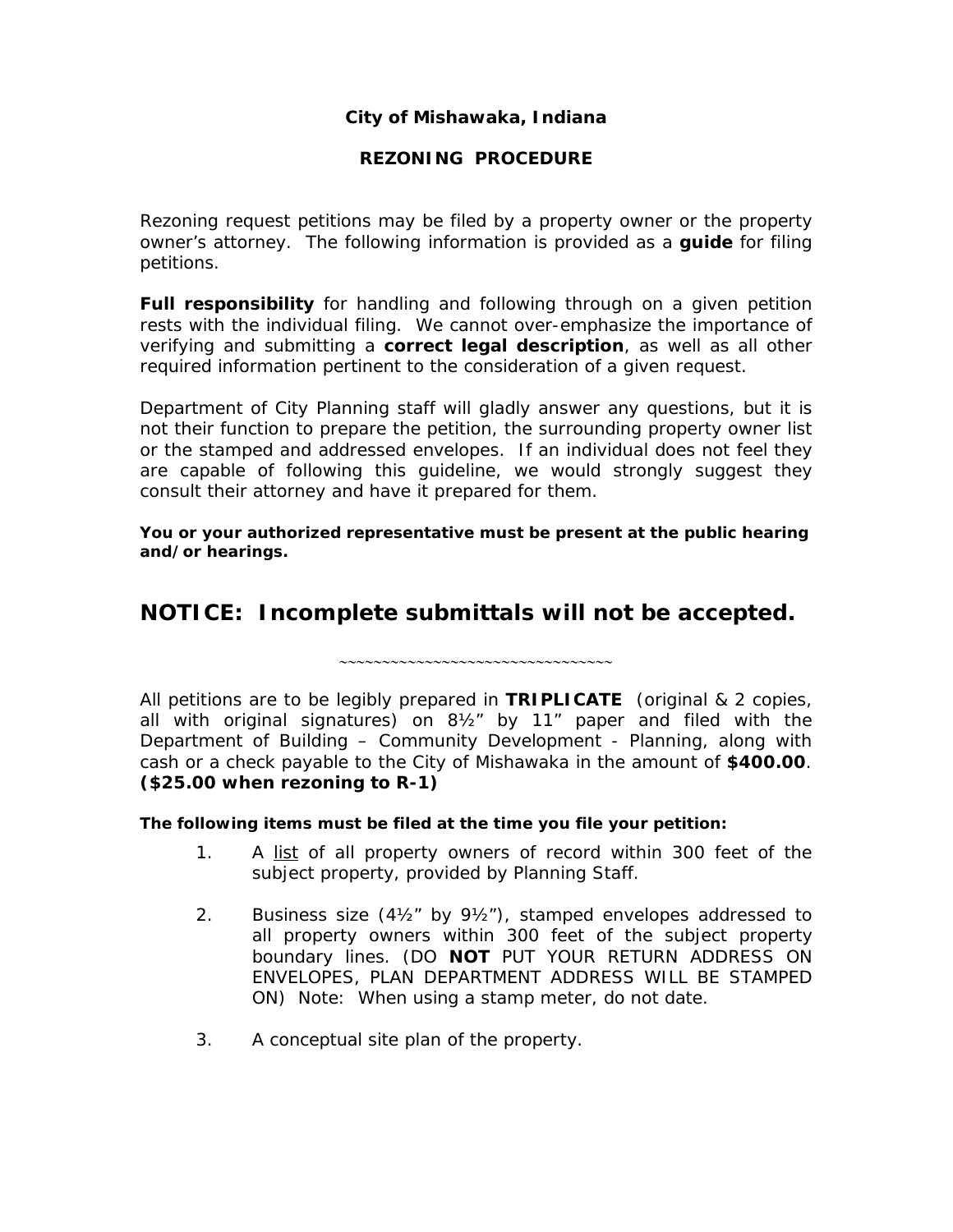The original copy of the petition will be forwarded to the City Clerk who will place it on the Common Council agenda. The petition is read before the Council and referred to the Plan Commission for public hearing and recommendation.

The Petitioner will receive written notice as to the time and place of the public hearing scheduled by the Plan Commission, and the Petitioner or his designated representative *must be present* and be prepared to give the Commission a full explanation of the proposal and answer any questions of the Commission. After the hearing, the Commission will send their recommendation to the Common Council.

In turn, the Common Council will have first reading of the proposed ordinance (your request) (Public comment is *not* accepted at this meeting and you do not need to attend.) and schedule the second reading and public hearing. *It is the responsibility of the Petitioner to establish the date and time the second public hearing with the Council will be held and to be present for that hearing. THERE IS NO PERSONAL NOTIFICATION GIVEN FOR THE COMMON COUNCIL PUBLIC HEARING.*

The Common Council meets the first and third Mondays of the month at 7:00 p.m. in the Council Chambers. The normal sequence for a petition would be for the Council to have first reading of the proposed ordinance at their next meeting following receipt of the Plan Commission recommendation and to schedule the public hearing at their succeeding meeting. *This will not necessarily always be the timetable followed*; therefore, the Petitioner must assume the obligation of determining the date designated for the Council public hearing by contacting the **City Clerk's office at 574-258-1616**. Failure to attend the Council hearing most likely will result in at least a twoweek delay.

Please note: The Common Council makes the final decision on all petitions requesting rezoning, annexation/zoning, and vacation of public right of way. The Plan Commission functions as an advisory body and makes *recommendations* to the Council. The Common Council is under no obligation to accept the recommendation of the Plan Commission.

#### **THE PLANNING DEPARTMENT SERVES AS STAFF TO THE PLANNING COMMISSION**

| <b>Ken Prince ALA, AICP</b> | <b>Executive Director</b>     |
|-----------------------------|-------------------------------|
| Derek Spier, AICP           | <b>City Planner</b>           |
| Christa Hill                | <b>Senior Planner</b>         |
| <b>Shad Annis</b>           | <b>Associate Planner</b>      |
| Kari Myers                  | <b>Administrative Planner</b> |
|                             |                               |

**Telephone No. (574) 258-1625 Fax No. (574) 968-6999**